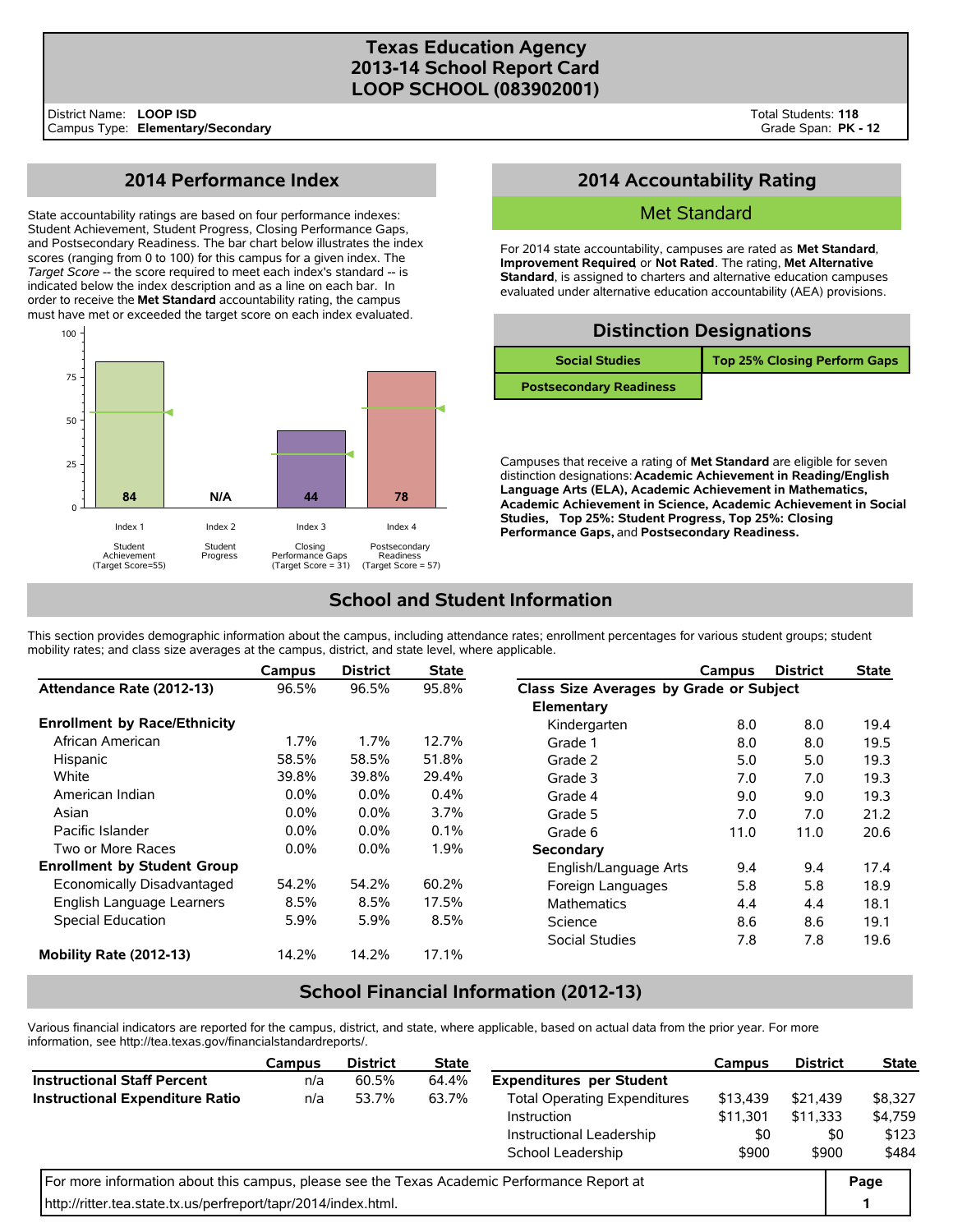**Texas Education Agency 2013-14 School Report Card**

#### **LOOP SCHOOL (083902001) LOOP ISD**

|                                                                                            |              | <b>State</b> |            | All        | African<br>District Students American Hispanic |               | White         | American<br>Indian | Asian | <b>Pacific</b><br>Islander | Two or<br>More<br>Races  | Econ<br><b>Disadv</b> |
|--------------------------------------------------------------------------------------------|--------------|--------------|------------|------------|------------------------------------------------|---------------|---------------|--------------------|-------|----------------------------|--------------------------|-----------------------|
| STAAR Percent at Phase-in Satisfactory Standard or Above (Sum of All Grades Tested)        |              |              |            |            |                                                |               |               |                    |       |                            |                          |                       |
| All Subjects                                                                               | 2014         | 77%          | 84%        | 84%        | $\ast$                                         | 77%           | 93%           |                    |       |                            |                          | 79%                   |
|                                                                                            | 2013         | 77%          | 89%        | 89%        | $\overline{\phantom{a}}$                       | 87%           | 92%           |                    |       |                            | $\overline{a}$           | 86%                   |
| Reading                                                                                    | 2014         | 76%          | 79%        | 79%        | $\ast$                                         | 75%           | 85%           |                    |       |                            | $\overline{\phantom{a}}$ | 78%                   |
|                                                                                            | 2013         | 80%          | 91%        | 91%        | $\overline{\phantom{a}}$                       | 88%           | 94%           |                    |       |                            | $\overline{a}$           | 89%                   |
| <b>Mathematics</b>                                                                         | 2014         | 78%          | 86%        | 86%        | $\ast$                                         | 79%           | 96%           |                    |       |                            | $\overline{\phantom{a}}$ | 77%                   |
|                                                                                            | 2013         | 79%          | 89%        | 89%        | $\overline{\phantom{a}}$                       | 85%           | 94%           |                    |       |                            | $\overline{a}$           | 84%                   |
| Writing                                                                                    | 2014         | 72%          | 74%        | 74%        | $\overline{\phantom{a}}$                       | 67%           | 86%           |                    |       |                            | $\overline{\phantom{a}}$ | 78%                   |
|                                                                                            | 2013         | 63%          | 78%        | 78%        | $\overline{a}$                                 | 76%           | 80%           |                    |       |                            | $\overline{a}$           | 80%                   |
| Science                                                                                    | 2014         | 78%          | 95%        | 95%        | $\overline{a}$                                 | 90%           | 100%          |                    |       |                            | $\overline{a}$           | 92%                   |
|                                                                                            | 2013         | 82%          | 92%        | 92%        | $\overline{a}$                                 | 94%           | 91%           |                    |       |                            | $\overline{a}$           | 82%                   |
| Social Studies                                                                             | 2014         | 76%          | 88%        | 88%        | $\overline{a}$                                 | 73%           | 100%          |                    |       |                            | $\overline{\phantom{a}}$ | 79%                   |
|                                                                                            | 2013         | 76%          | 94%        | 94%        |                                                | 94%           | 95%           |                    |       |                            | $\overline{a}$           | 93%                   |
| STAAR Percent at Postsecondary Readiness Standard(Sum of All Grades Tested)                |              |              |            |            |                                                |               |               |                    |       |                            |                          |                       |
| Two or More Subjects 2014                                                                  |              | 41%          | 39%        | 39%        | $\ast$                                         | 17%           | 67%           |                    |       |                            |                          | 17%                   |
| Reading                                                                                    | 2014         | 45%          | 48%        | 48%        | $\ast$                                         | 29%           | 76%           |                    |       |                            | $\overline{\phantom{a}}$ | 34%                   |
| <b>Mathematics</b>                                                                         | 2014         | 39%          | 44%        | 44%        | $\ast$                                         | 26%           | 68%           |                    |       |                            | $\overline{\phantom{a}}$ | $\ast$                |
| Writing                                                                                    | 2014         | 35%          | 33%        | 33%        | $\overline{a}$                                 | $\ast$        | $\ast$        |                    |       |                            | $\overline{a}$           | $\ast$                |
| Science                                                                                    | 2014         | 43%          | 43%        | 43%        |                                                | $\ast$        | 67%           |                    |       |                            | $\overline{a}$           | $\ast$                |
| Social Studies                                                                             | 2014         | 39%          | 36%        | 36%        |                                                | $\ast$        | 43%           |                    |       |                            |                          | $\ast$                |
| STAAR Percent at Advanced Standard (Sum of All Grades Tested)                              |              |              |            |            |                                                |               |               |                    |       |                            |                          |                       |
| All Subjects                                                                               | 2014         | 15%          | 14%        | 14%        | $\ast$                                         | 7%            | 22%           |                    |       |                            |                          | 7%                    |
| Reading                                                                                    | 2014         | 15%          | 16%        | 16%        | $\ast$                                         | $\ast$        | 27%           |                    |       |                            | $\overline{\phantom{0}}$ | $\ast$                |
| <b>Mathematics</b>                                                                         | 2014         | 17%          | 17%        | 17%        | $\ast$                                         | $\ast$        | 26%           |                    |       |                            | $\overline{\phantom{0}}$ | $\ast$                |
| Writing                                                                                    | 2014         | 8%           | $\ast$     | $\star$    |                                                | $\ast$        | $\ast$        |                    |       |                            | $\overline{a}$           | $\ast$                |
| Science                                                                                    | 2014         | 14%          | $\ast$     | $\star$    |                                                | $\ast$        | $\ast$        |                    |       |                            | $\overline{a}$           |                       |
| Social Studies                                                                             | 2014         | 15%          | 20%        | 20%        |                                                | $\ast$        | $\ast$        |                    |       |                            | $\overline{a}$           | $\ast$                |
| <b>STAAR Percent Met or Exceeded Progress</b>                                              |              |              |            |            |                                                |               |               |                    |       |                            |                          |                       |
| Reading                                                                                    | 2014         | 61%          | $\ast$     | $\star$    |                                                | $\ast$        | $\ast$        |                    |       |                            |                          | $\ast$                |
|                                                                                            | 2013         | 62%          | 71%        | 71%        | $\overline{\phantom{a}}$                       | 55%           | 91%           |                    |       |                            | $\overline{a}$           | n/a                   |
| Mathematics                                                                                | 2014<br>2013 | 60%<br>59%   | 56%<br>60% | 56%<br>60% | $\overline{\phantom{a}}$                       | $\ast$<br>48% | $\ast$<br>78% |                    |       |                            | $\overline{a}$           | $\ast$                |
|                                                                                            |              |              |            |            |                                                |               |               |                    |       |                            |                          | n/a                   |
| <b>STAAR Percent Exceeded Progress</b>                                                     |              |              |            |            |                                                |               |               |                    |       |                            |                          |                       |
| Reading                                                                                    | 2014         | 17%          | $\ast$     | $\star$    |                                                | $\ast$        | $\ast$        |                    |       |                            |                          | $\ast$                |
|                                                                                            | 2013         | 15%          | 15%        | 15%        |                                                | 7%            | 26%           |                    |       |                            |                          | n/a                   |
| Mathematics                                                                                | 2014         | 18%          | 15%        | 15%        |                                                | $\ast$        | $\ast$        |                    |       |                            | $\overline{\phantom{a}}$ | $\ast$                |
|                                                                                            | 2013         | 16%          | 13%        | 13%        |                                                | 7%            | 22%           |                    |       |                            |                          | n/a                   |
| Progress of Prior Year STAAR Failers: Percent of Failers Passing STAAR (Sum of Grades 4-8) |              |              |            |            |                                                |               |               |                    |       |                            |                          |                       |
| Reading                                                                                    | 2014         | 45%          | $\ast$     | $\star$    |                                                | $\ast$        |               |                    |       |                            |                          | $\ast$                |
|                                                                                            | 2013         | 43%          | $\ast$     | $\star$    | $\overline{a}$                                 | $\ast$        |               |                    |       |                            |                          | $\ast$                |
| Mathematics                                                                                | 2014         | 46%          | $\ast$     | $\star$    |                                                | $\ast$        |               |                    |       |                            | $\overline{a}$           | $\ast$                |
|                                                                                            | 2013         | 46%          | 38%        | 38%        |                                                | 33%           | $\ast$        |                    |       |                            |                          | 33%                   |

'?' Indicates that the data for this item were statistically improbable, or were reported outside a reasonable range. '' Indicates zero observations reported for this group. '\*' Indicates results are masked due to small numbers to protect student confidentiality. 'n/a' Indicates data reporting is not applicable for this group.

For more information about this campus, please see the Texas Academic Performance Report at **Page Page** http://ritter.tea.state.tx.us/perfreport/tapr/2014/index.html. **2**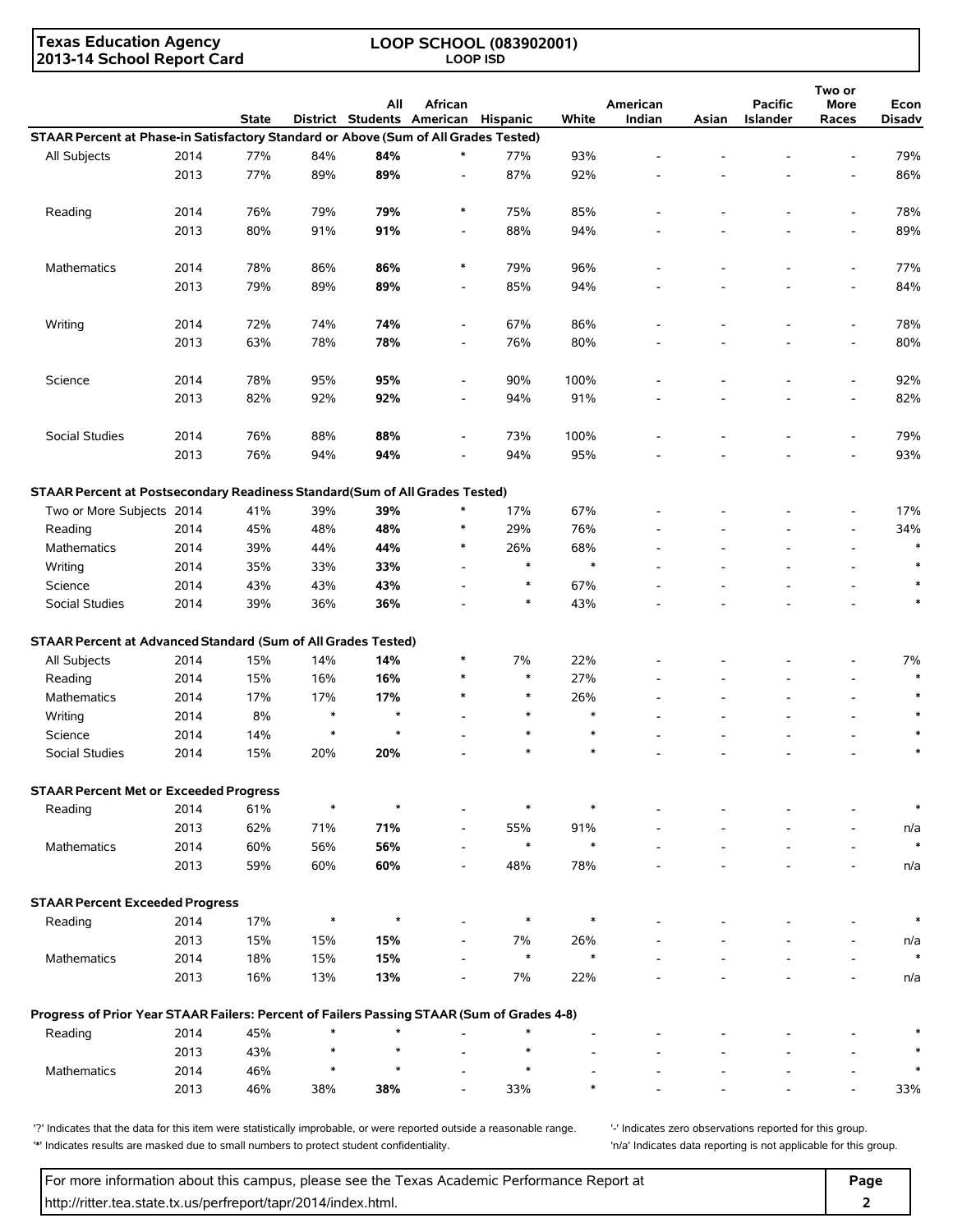### **Texas Education Agency 2013-14 School Report Card**

#### **LOOP SCHOOL (083902001) LOOP ISD**

|                                                                             |      | <b>State</b> |        | All     | African<br>District Students American | Hispanic | White  | American<br>Indian | Asian | <b>Pacific</b><br><b>Islander</b> | Two or<br><b>More</b><br>Races | Econ<br><b>Disadv</b> |
|-----------------------------------------------------------------------------|------|--------------|--------|---------|---------------------------------------|----------|--------|--------------------|-------|-----------------------------------|--------------------------------|-----------------------|
| <b>Students Success Initiative</b>                                          |      |              |        |         |                                       |          |        |                    |       |                                   |                                |                       |
| Grade 5                                                                     |      |              |        |         |                                       |          |        |                    |       |                                   |                                |                       |
| Students Meeting Phase-in 1 Level II Standard on First STAAR Administration |      |              |        |         |                                       |          |        |                    |       |                                   |                                |                       |
| Reading                                                                     | 2014 | 77%          | 100%   | 100%    |                                       | $\ast$   | $\ast$ |                    |       |                                   |                                | 100%                  |
| <b>Mathematics</b>                                                          | 2014 | 79%          | 86%    | 86%     |                                       | $\ast$   | $\ast$ |                    |       |                                   |                                | $\ast$                |
| Students Requiring Accelerated Instruction                                  |      |              |        |         |                                       |          |        |                    |       |                                   |                                |                       |
| Reading                                                                     | 2014 | 23%          | $\ast$ | $\star$ |                                       | $\ast$   |        |                    |       |                                   |                                |                       |
| Mathematics                                                                 | 2014 | 21%          | $\ast$ | $\star$ |                                       |          | $\ast$ |                    |       |                                   |                                |                       |
| <b>STAAR Cumulative Met Standard</b>                                        |      |              |        |         |                                       |          |        |                    |       |                                   |                                |                       |
| Reading                                                                     | 2014 | 86%          | 100%   | 100%    |                                       | *        | $\ast$ |                    |       |                                   |                                | 100%                  |
| <b>Mathematics</b>                                                          | 2014 | 88%          | 100%   | 100%    |                                       | $\ast$   | $\ast$ |                    |       |                                   |                                | 100%                  |
| Grade 8                                                                     |      |              |        |         |                                       |          |        |                    |       |                                   |                                |                       |
| Students Meeting Phase-in 1 Level II Standard on First STAAR Administration |      |              |        |         |                                       |          |        |                    |       |                                   |                                |                       |
| Reading                                                                     | 2014 | 83%          | 100%   | 100%    | $\overline{\phantom{0}}$              | 100%     |        |                    |       |                                   |                                | 100%                  |
| <b>Mathematics</b>                                                          | 2014 | 80%          | 90%    | 90%     |                                       | 83%      | *      |                    |       |                                   |                                | 83%                   |
| Students Requiring Accelerated Instruction                                  |      |              |        |         |                                       |          |        |                    |       |                                   |                                |                       |
| Reading                                                                     | 2014 | 17%          | $\ast$ | $\star$ |                                       | $\ast$   | $\ast$ |                    |       |                                   |                                |                       |
| Mathematics                                                                 | 2014 | 20%          | $\ast$ | $\star$ |                                       | $\ast$   | $\ast$ |                    |       |                                   |                                |                       |
| <b>STAAR Cumulative Met Standard</b>                                        |      |              |        |         |                                       |          |        |                    |       |                                   |                                |                       |
| Reading                                                                     | 2014 | 89%          | 100%   | 100%    |                                       | 100%     |        |                    |       |                                   |                                | 100%                  |
| <b>Mathematics</b>                                                          | 2014 | 87%          | 100%   | 100%    | $\overline{\phantom{a}}$              | 100%     | $\ast$ |                    |       |                                   |                                | 100%                  |

'?' Indicates that the data for this item were statistically improbable, or were reported outside a reasonable range. '' Indicates zero observations reported for this group. '\*' Indicates results are masked due to small numbers to protect student confidentiality. 'n/a' Indicates data reporting is not applicable for this group.

For more information about this campus, please see the Texas Academic Performance Report at **Page Page** http://ritter.tea.state.tx.us/perfreport/tapr/2014/index.html. **3**